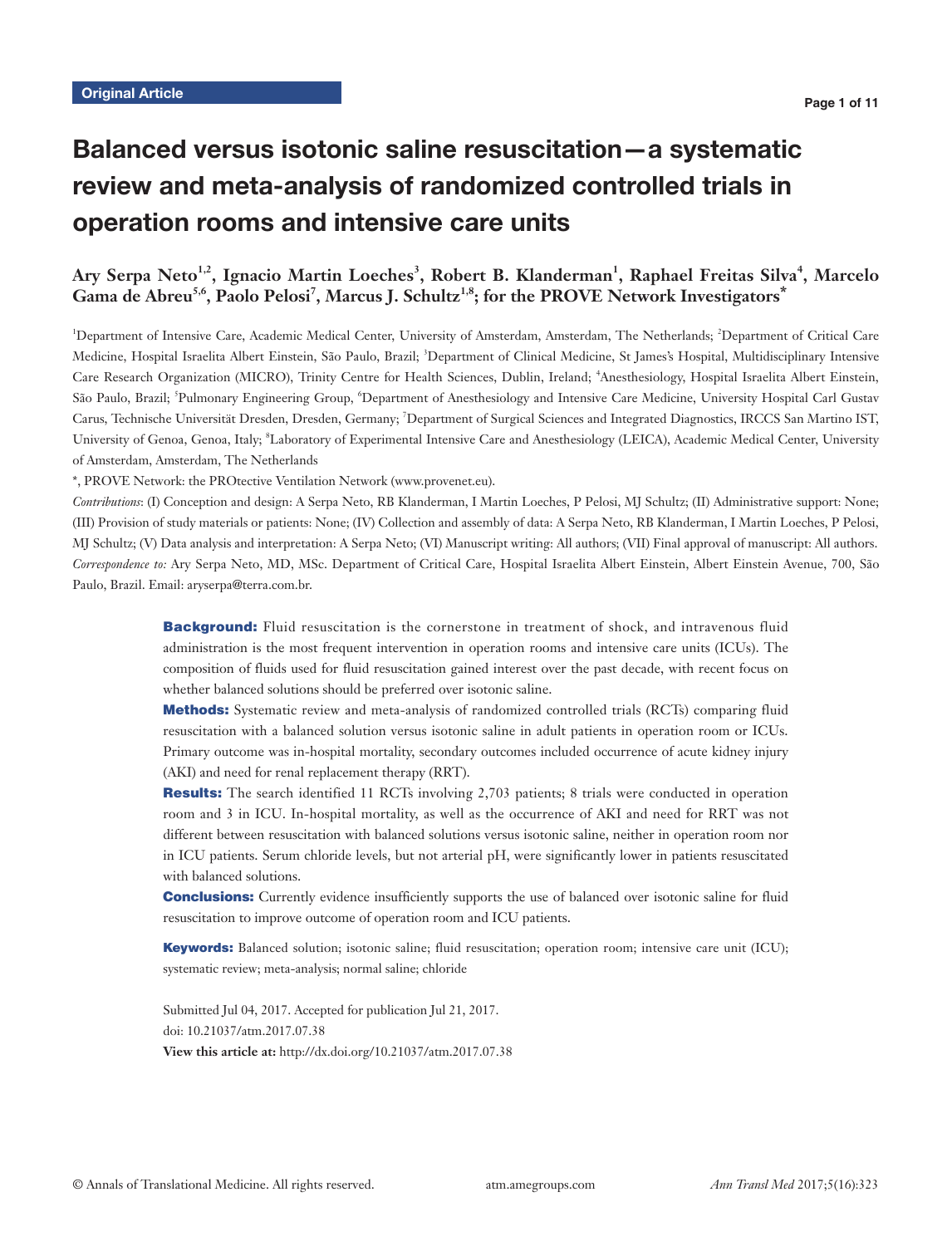# **Page 2 of 11**

# Introduction

Stabilization of hemodynamics is a key intervention in patients with shock, and usually requires intravenous infusion of fluids (1). Worldwide isotonic saline is the most commonly used solution for fluid resuscitation (2). Dilutional or hyperchloremic metabolic acidosis is a wellknown side-effect of infusion of large amounts of isotonic saline, which could be prevented with the use of balanced crystalloid solutions (3,4).

Balanced crystalloid solutions more closely resemble the electrolyte composition of plasma (5). The potential clinical benefit from resuscitation with balanced solutions comes from the lower chloride content, as development of dilutional acidosis could increase the inflammatory response (6,7), and decrease splanchnic perfusion (8), myocardial contractility (9) and the cardiovascular catecholamine response (10). It is highly uncertain, however, whether prevention of dilutional acidosis has an effect on clinically relevant outcomes in patients who need fluid resuscitation for shock. Moreover, balanced solutions contain different buffers, such as lactate, acetate, or gluconate, which all could have side-effects when infused in large amounts (11).

We performed a meta-analysis of published randomized controlled trials (RCTs) comparing fluid resuscitation with balanced solutions versus isotonic saline in patients either in the operation room or in the intensive care unit (ICU). We hypothesized that fluid resuscitation with balanced solutions is associated with higher in-hospital survival, less development of acute kidney injury (AKI) and less need for renal replacement therapy (RRT). We also determined whether fluid resuscitation with balanced solutions was associated with changes in serum chloride, and arterial pH.

# **Methods**

# *Search strategy*

Studies were identified through an electronic search in PubMed (1966 to February 2016) and CENTRAL (the Cochrane Library to February 2016) using a sensitive search strategy incorporating keywords as well as Medical Subject Headings. Details of the search strategy are reported in Supplementary files and *Table S1*. All articles identified by the search were scanned for relevancy by title and abstract. For potentially relevant articles the full text was obtained for review; for these articles, all references were inspected and potentially relevant titles were hand searched. The search had no limitations.

**Serpa Neto et al. Balanced versus isotonic saline resuscitation**

# *Selection of studies*

We restricted the search to (I) RCTs; (II) comparing fluid resuscitation with a balanced solution versus isotonic saline; (III) in adult patients (age >18 years) in (IV) operation room or ICUs. We excluded observational studies, studies conducted exclusively in emergency departments (EDs), studies in pregnant, and trials in which fluid resuscitation with a balanced solution was compared with resuscitation with a colloid solution. Colloid infusion before start of a trial was not a reason for exclusion. Two independent researchers (A.S.N. and R.B.K.) performed the search and results were entered into a database. Wherever these researchers disagreed, this was settled by discussion or by including a third researcher (I.M.L.). The Cochrane Risk of Bias Tool was used to assess the quality of the studies.

# *Endpoints*

The primary endpoint was in-hospital mortality at longest follow-up, which was defined as death during hospital stay. Secondary outcomes were development of AKI, need for RRT, ICU—and hospital length of hospital, and the incidence of metabolic acidosis and changes in plasma chloride levels are described.

# *Statistical analysis*

We expressed pooled dichotomous data and pooled continuous effect measures as odds ratio (OR) or standardized mean difference (SMD) with a 95% confidence intervals (95% CI). A random-effects model was used for all analyses. Trials in ICUs were separated from trials in operation room, as the prognosis is very different in these patient categories, and different outcomes with respect to the primary endpoint, in-hospital mortality, were suspected.

The homogeneity assumption was measured by the  $I^2$ , which describes the percentage of total variation across studies that is due to heterogeneity rather than chance.  $I^2$ was calculated from basic results obtained from a typical meta-analysis as  $I^2=100\% \times (Q - df)/Q$ , where *Q* is the Cochran heterogeneity statistic. A value of 0% indicates no observed heterogeneity, and larger values show increasing heterogeneity. All analyses were conducted stratified according to location of patients (ICU *vs.* operation room).

Parametric variables were presented as the mean ± SD and non-parametric variables were presented as the median (interquartile range). All analyses were conducted with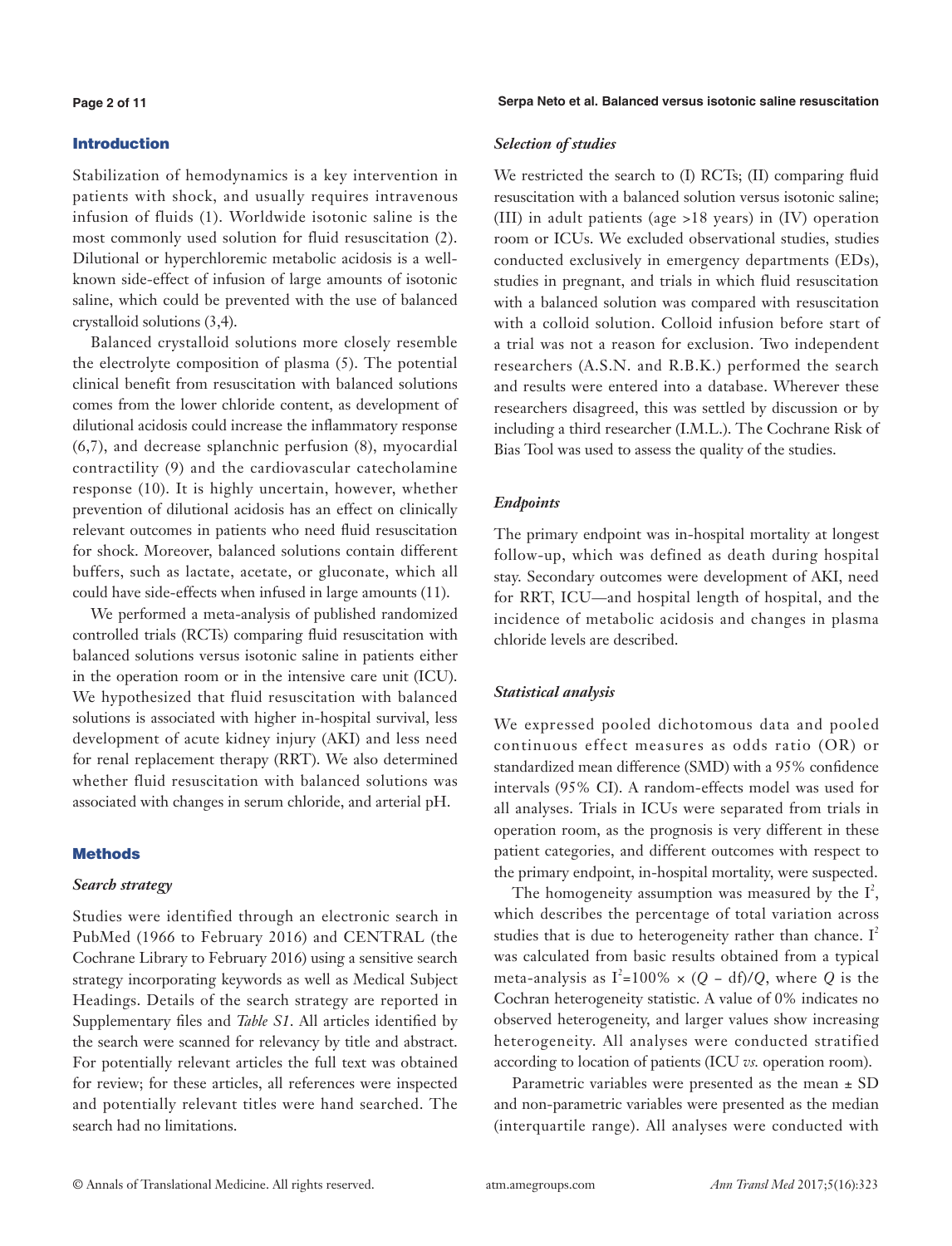#### **Annals of Translational Medicine, Vol 5, No 16 August 2017 Page 3 of 11**



**Figure 1** Flowchart of the search strategy. ED, emergency department.

Review Manager v.5.1.1, SPSS v.20 (IBM SPSS Statistics for Windows, Version 20.0. Armonk, NY: IBM Corporation) or R v.2.12.0 (R Foundation for Statistical Computing, Vienna, Austria). For all analyses two-sided P<0.05 were considered significant.

# **Results**

# *Search results*

The initial search yielded 8,718 articles (940 from MEDLINE, and 1,258 from CENTRAL). After removing duplicates, the abstracts of 8,700 articles were evaluated. We excluded 8,631 articles because they did not meet the inclusion criteria. Subsequently, the full text of the remaining 69 articles was obtained. Fifty-eight articles were excluded after full text review due to following reasons: included colloid or other solutions in one of the trial arms (n=32); reviews (n=10); trials conducted exclusively in EDs (n=4); not an RCT (n=5); involving healthy volunteers (n=3), RCT in pediatric patients (n=2), RCT in a non–

human setting (n=1) and article retracted (n=1). Finally, 11 RCTs (2,703 participants) were included in the final analysis (*Figure 1*) (12-22). The composition of the balanced solutions tested in each RCT is shown in *Table S2*.

# *Description of studies*

The RCTs were published between 1994 and 2015 and included operation room patients in eight and ICU patients in three RCTs (*Table 1*). The methodological quality of the RCTs is shown in *Figure S1*. In all trials the random sequence generation was described and only in two trials the description of the allocation concealment was unclear (*Figure S1*). Regarding blinding of participants, personnel and assessments, four trials were considered at high risk of bias (*Figure S1*).

All RCTs used isotonic saline for fluid resuscitation in the control arm. Infused amounts of fluids and duration of fluid infusions are shown in *Table S3*. In operation room patients, the total amount of fluids used for resuscitation varied from 1.5 to 7.0 liters; in ICU patients the total amount of fluids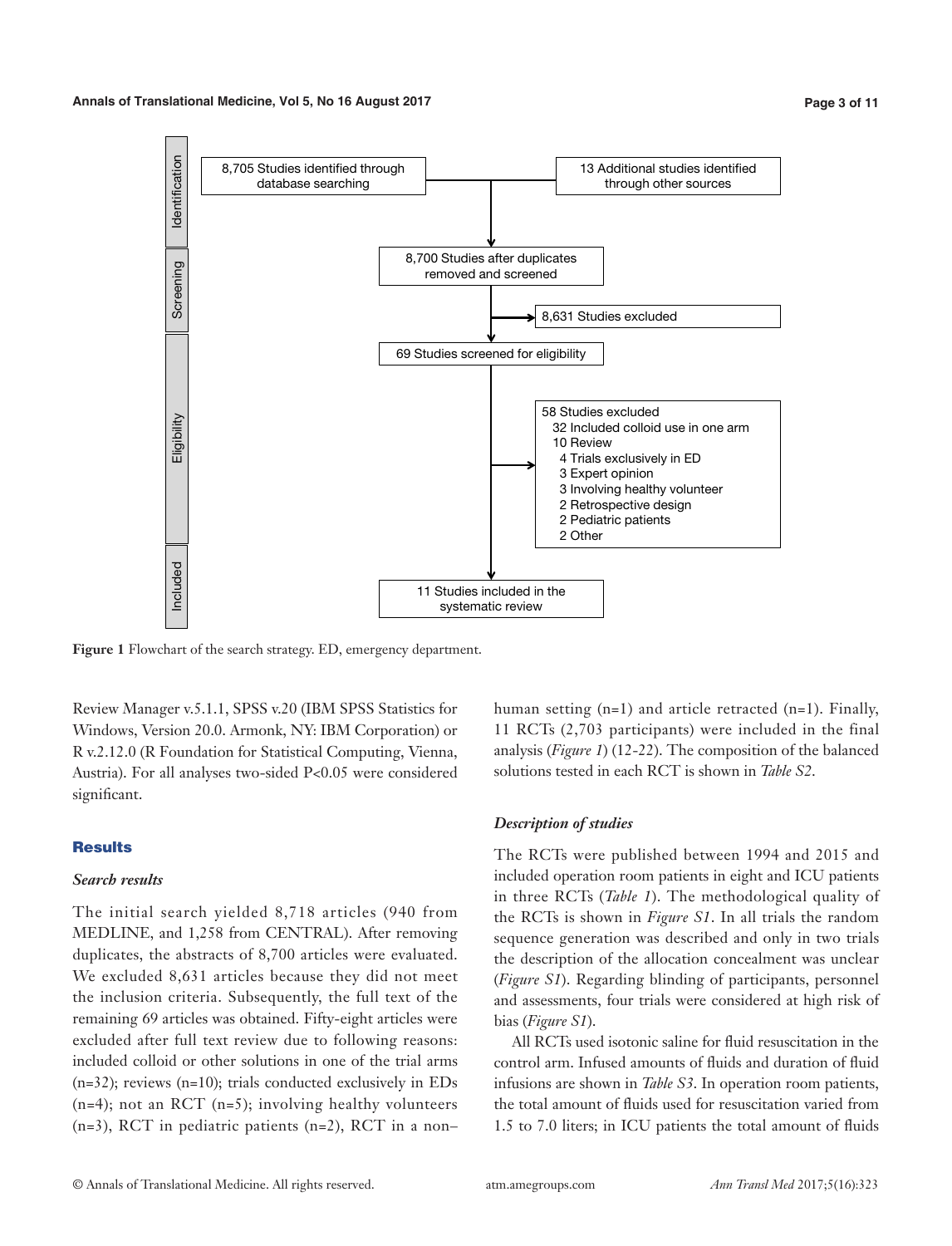| Table 1 Characteristics of the included randomized controlled trials |                       |               |                                                     |                   |                |                                                  |                          |                       |                                                 |
|----------------------------------------------------------------------|-----------------------|---------------|-----------------------------------------------------|-------------------|----------------|--------------------------------------------------|--------------------------|-----------------------|-------------------------------------------------|
| First author, year                                                   | Country               |               | Patients                                            | Setting           |                | Balanced solution                                |                          | Non-balanced solution | Endpoint                                        |
|                                                                      |                       | Design        |                                                     |                   | z              | Solution                                         | z                        | Solution              |                                                 |
| McFarlane, 1994                                                      | š                     | <b>RCT</b>    | HBP surgery                                         | Operation<br>room | $\frac{5}{1}$  | Plasma-Lyte <sup>®</sup> 148                     | $\frac{5}{5}$            | Isotonic saline       | Acid-base and biochemistry                      |
| Scheingraber, 1999                                                   | Germany               | <b>RCT</b>    | Gynecological surgery                               | Operation<br>room | $\frac{1}{2}$  | Ringer's lactate                                 | $\frac{1}{2}$            | Isotonic saline       | Renal function                                  |
| Waters, 2001                                                         | USA                   | <b>RCT/DB</b> | AAA surgery                                         | Operation<br>room | 33             | Ringer's lactate                                 | 33                       | Isotonic saline       | Acid-base, biochemistry and<br>clinical outcome |
| O'Malley, 2005                                                       | USA                   | <b>RCT/DB</b> | Kidney transplantation                              | Operation<br>room | 25             | Ringer's lactate                                 | 26                       | Isotonic saline       | Biochemistry and renal<br>function              |
| Hadimioglu, 2008                                                     | Turkey                | <b>RCT/DB</b> | Kidney transplantation                              | Operation<br>room | 30<br>30       | Plasma-Lyte <sup>®</sup> 148<br>Ringer's lactate | 30                       | Isotonic saline       | Acid-base, biochemistry and<br>renal function   |
| Khajavi, 2008                                                        | Iran                  | <b>RCT/DB</b> | Kidney transplantation                              | Operation<br>room | 26             | Ringer's lactate                                 | 26                       | Isotonic saline       | Renal function                                  |
| Wu, 2011                                                             | USA                   | <b>RCT</b>    | Acute pancreatitis                                  | 50                | $\frac{1}{2}$  | Ringer's lactate                                 | $\overline{\mathcal{L}}$ | Isotonic saline       | Clinical outcomes, renal<br>function            |
| Kim, 2013                                                            | Korea                 | <b>RCT/DB</b> | Kidney transplantation                              | Operation<br>room | 30             | Plasma-Lyte® A                                   | 30                       | Isotonic saline       | Acid-base, biochemistry and<br>renal function   |
| Potura, 2015                                                         | Switzerland           | RCT           | Kidney transplantation                              | Operation<br>room | 72             | Elomel Isoton®                                   | 76                       | Isotonic saline       | Acid-base, biochemistry and<br>renal function   |
| Young, 2014                                                          | USA                   | <b>RCT/DB</b> | Trauma patients                                     | <b>CO</b>         | $\overline{2}$ | Plasma-Lyte® A                                   | $^{24}$                  | Isotonic saline       | Acid-base, biochemistry and<br>clinical outcome |
| Young, 2015                                                          | <b>Zealand</b><br>New | <b>RCT/DB</b> | ICU patients                                        | $\overline{C}$    | 1,152          | Plasma-Lyte <sup>®</sup> 148                     | 1,110                    | Isotonic saline       | Renal function and clinical<br>outcomes         |
| RCT, randomized controlled trial; DB, database;                      |                       |               | HBP, high blood pressure; ICU, intensive care unit. |                   |                |                                                  |                          |                       |                                                 |

**Page 4 of 11**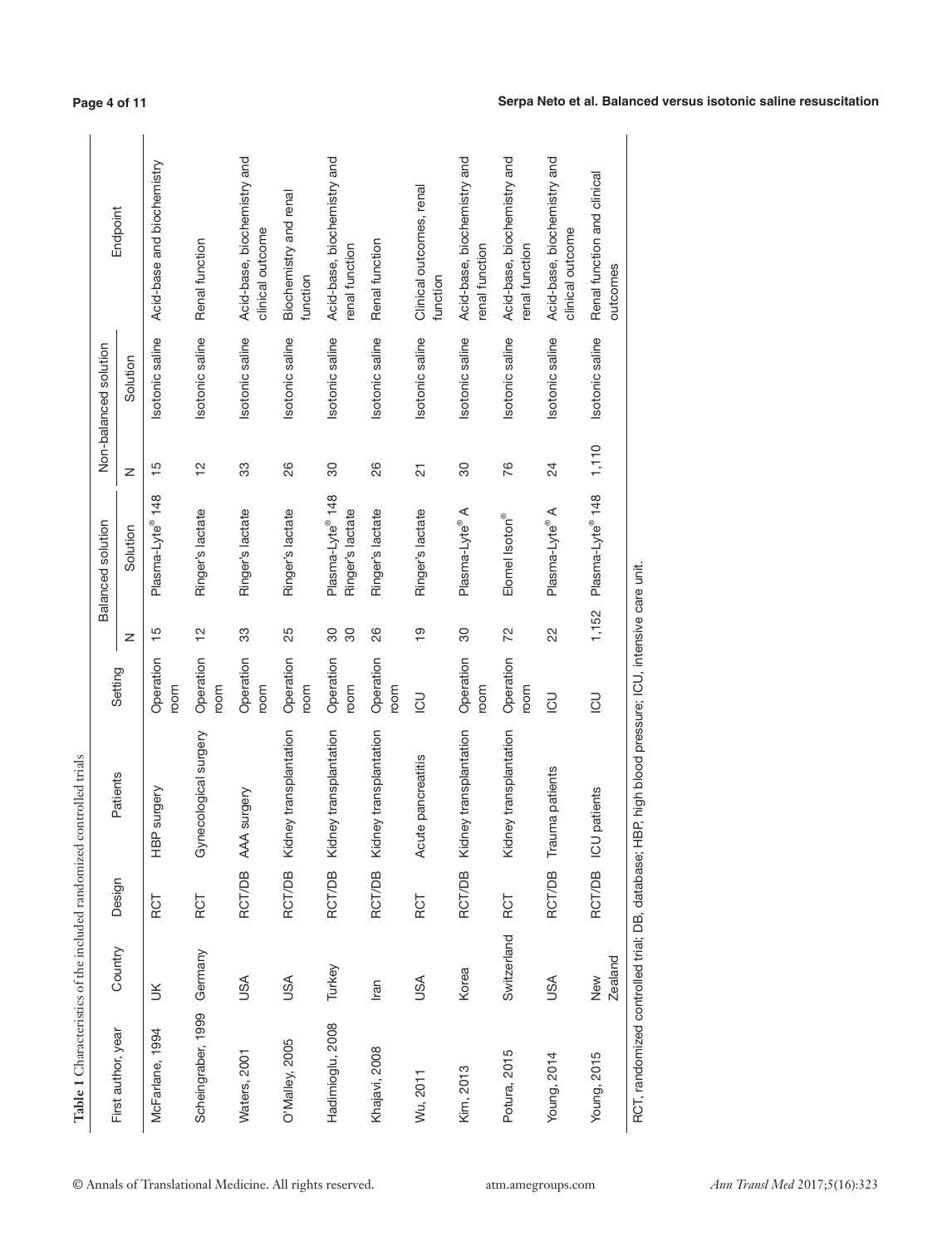#### **Annals of Translational Medicine, Vol 5, No 16 August 2017 Page 5 of 11**

**Table 2** Balanced *vs.* non-balanced fluid strategy and in-hospital mortality, ICU- and hospital-length of stay, development of AKI and RRT in operation room patients

| First author, year, endpoint  | Patients, n |           | Patients with study end point, by fluid<br>strategy, n/n or mean (SD) | Odds ratio or std. mean<br>difference (95% CI) | P value | $\vert^2$ | P value   |
|-------------------------------|-------------|-----------|-----------------------------------------------------------------------|------------------------------------------------|---------|-----------|-----------|
|                               |             | Balanced  | Non-balanced                                                          |                                                |         |           |           |
| In-hospital mortality         |             |           |                                                                       |                                                |         |           |           |
| <b>Waters, 2001</b>           | 66          | 1/33      | 1/33                                                                  | 1.00 (0.06 to 16.69)                           |         |           |           |
| Summary                       | 66          | 1/33      | 1/33                                                                  | 1.00 (0.06 to 16.69)                           | 1.00    | <b>NA</b> | <b>NA</b> |
| ICU length of stay            |             |           |                                                                       |                                                |         |           |           |
| Waters, 2001                  | 66          | 4.1(7.6)  | 2.8(3.8)                                                              | $0.21$ (-0.27 to 0.77)                         |         |           |           |
| Summary                       | 66          |           |                                                                       | $0.21$ (-0.27 to 0.77)                         | 0.39    | <b>NA</b> | <b>NA</b> |
| Hospital length of stay       |             |           |                                                                       |                                                |         |           |           |
| <b>Waters, 2001</b>           | 66          | 10.1(8.3) | 8.9(4.7)                                                              | $0.18 (-0.31 to 0.66)$                         |         |           |           |
| Summary                       | 66          |           |                                                                       | $0.18 (-0.31)$ to $0.66$ )                     | 0.48    | <b>NA</b> | <b>NA</b> |
| Acute kidney injury           |             |           |                                                                       |                                                |         |           |           |
| Waters, 2001 <sup>a</sup>     | 66          | 4/33      | 5/33                                                                  | 0.77 (0.19 to 3.18)                            |         |           |           |
| Summary                       | 66          | 4/33      | 5/33                                                                  | 0.77 (0.19 to 3.18)                            | 0.72    | <b>NA</b> | <b>NA</b> |
| Renal replacement therapy     |             |           |                                                                       |                                                |         |           |           |
| O'Malley, 2005 <sup>b</sup>   | 51          | 1/25      | 2/26                                                                  | 0.50 (0.04 to 5.89)                            |         |           |           |
| Hadimioglu, 2008 <sup>b</sup> | 90          | 3/60      | 3/30                                                                  | 0.47 (0.09 to 2.50)                            |         |           |           |
| Potura, 2015 <sup>b</sup>     | 148         | 19/72     | 19/76                                                                 | 1.08 (0.51 to 2.25)                            |         |           |           |
| Summary                       | 289         | 23/157    | 24/132                                                                | 0.90 (0.47 to 1.72)                            | 0.75    | 0%        | 0.60      |

<sup>a</sup>, did not describe the definition of AKI; <sup>b</sup>, did not describe how RRT was indicated. ICU, intensive care unit; AKI, acute kidney injury; RRT, renal replacement therapy; NA, not applicable.

used for resuscitation varied from 2.6 to 10.3 liters.

## *Primary outcome*

In operation room patients, one out of 33 patients (3.0%) receiving balanced solutions and one out of 33 patients (3.0%) receiving isotonic saline died during hospital stay (OR, 1.00; 95% CI, 0.06–16.69; P=1.00; one study included in the analysis) (*Table 2)*. In ICU patients, 90 out of 1,193 patients (7.5%) receiving balanced solutions and 99 out of 1,155 patients (8.6%) receiving isotonic saline died during hospital stay (OR, 0.87; 95% CI, 0.65–1.17; P=0.36; three studies included in the analysis) (*Table 3*). There was no sign of heterogeneity  $(I^2=0\%)$ .

#### *Secondary outcomes*

In operation room patients, there were no differences in

subsequent ICU or hospital length of stay for patients receiving balanced solution compared to isotonic saline (one study included in the analysis, *Table 2*). Available information was not sufficient for a meta-analysis of ICU and hospital length of stay in ICU patients.

In operation room patients, four out of 33 patients (12.1%) receiving balanced solutions and five out of 33 patients (15.1%) receiving isotonic saline developed AKI during hospital stay (OR, 0.77; 95% CI, 0.19–3.18; P=0.72; one study included in the analysis) (*Table 2*). In ICU patients, 106 out of 1,108 patients (9.6%) receiving balanced solutions and 102 out of 1,070 patients (9.5%) receiving isotonic saline developed AKI during hospital stay (OR, 1.00; 95% CI, 0.75–1.34; P=0.97; three studies included in the analysis) (*Table 3*). There were no differences in the need of RRT, neither in operation room patients (three studies included in the analysis, *Table 2*) nor in ICU patients (one study included in the analysis, *Table 3*). There was no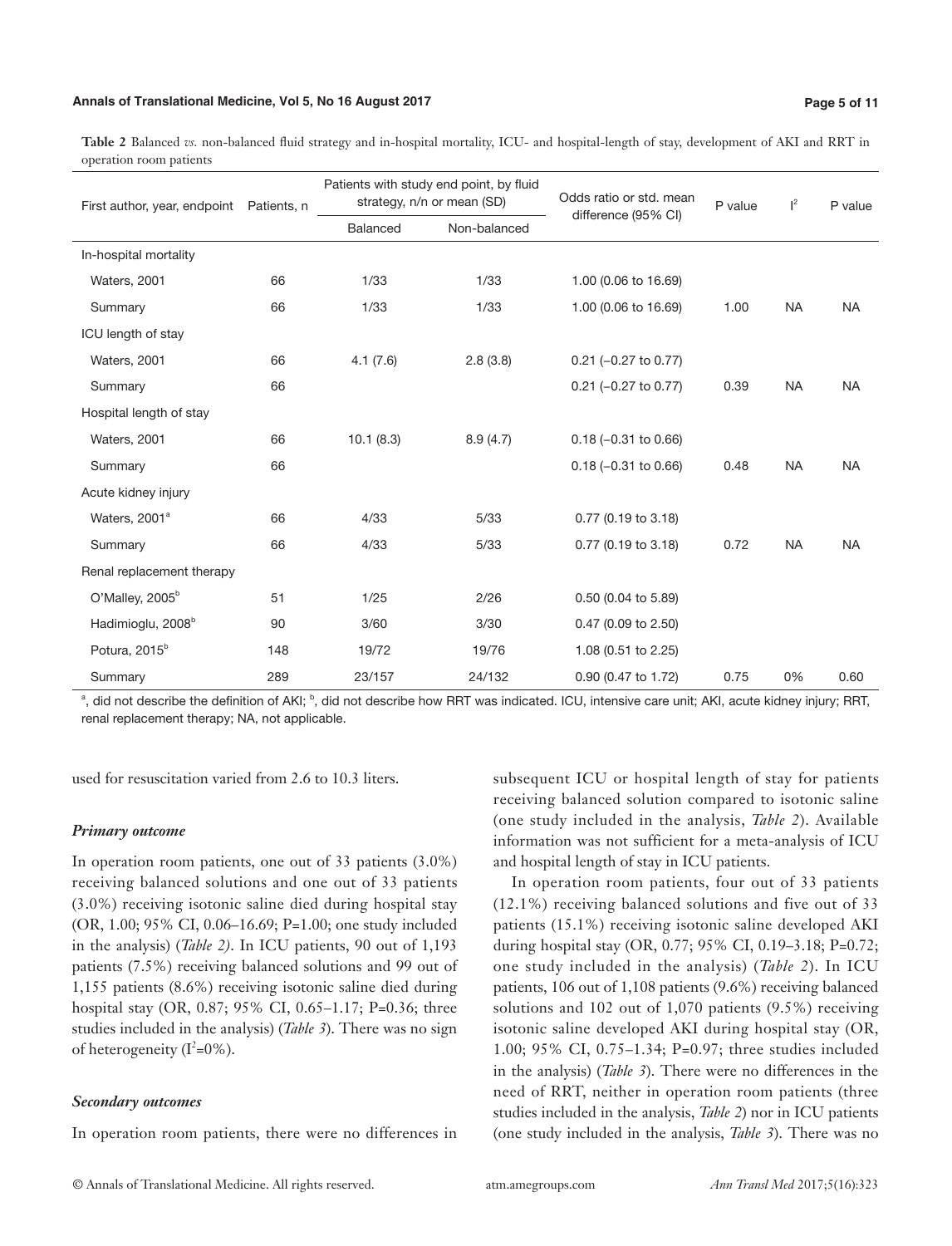# **Page 6 of 11**

#### **Serpa Neto et al. Balanced versus isotonic saline resuscitation**

**Table 3** Balanced *vs.* non-balanced fluid strategy and in-hospital mortality, ICU- and hospital-length of stay, development of AKI and RRT in ICU patients

| First author, year, endpoint Patients, n |       |           | Patients with study end point, by fluid<br>strategy, n/n or mean (SD) | Odds ratio or std. mean<br>difference (95% CI) | P value | $\vert^2$ | P value |
|------------------------------------------|-------|-----------|-----------------------------------------------------------------------|------------------------------------------------|---------|-----------|---------|
|                                          |       | Balanced  | Non-balanced                                                          |                                                |         |           |         |
| In-hospital mortality                    |       |           |                                                                       |                                                |         |           |         |
| Wu, 2011                                 | 40    | 0/19      | 0/21                                                                  | Not estimable                                  |         |           |         |
| Young, 2014                              | 46    | 3/22      | 4/24                                                                  | 0.79 (0.16 to 4.00)                            |         |           |         |
| Young, 2015                              | 2,262 | 87/1,152  | 95/1,110                                                              | 0.87 (0.64 to 1.18)                            |         |           |         |
| Summary                                  | 2,348 | 90/1,193  | 99/1,155                                                              | 0.87 (0.65 to 1.17)                            | 0.36    | 0%        | 0.91    |
| Acute kidney injury                      |       |           |                                                                       |                                                |         |           |         |
| Wu, 2011 <sup>a</sup>                    | 40    | 1/19      | 2/21                                                                  | 0.53 (0.04 to 6.34)                            |         |           |         |
| Young, 2014 <sup>b</sup>                 | 46    | 3/22      | 6/24                                                                  | 0.47 (0.10 to 2.18)                            |         |           |         |
| Young, 2015°                             | 2,092 | 102/1,067 | 94/1,025                                                              | 1.05 (0.78 to 1.41)                            |         |           |         |
| Summary                                  | 2,178 | 106/1,108 | 102/1,070                                                             | 1.00 (0.75 to 1.34)                            | 0.97    | 0%        | 0.47    |
| Renal replacement therapy                |       |           |                                                                       |                                                |         |           |         |
| Wu, 2011 <sup>d</sup>                    | 40    | 1/19      | 2/21                                                                  | 0.53 (0.04 to 6.34)                            |         |           |         |
| Young, 2015 <sup>d</sup>                 | 2,262 | 38/1,152  | 38/1,110                                                              | 0.96 (0.61 to 1.52)                            |         |           |         |
| Summary                                  | 2,302 | 39/1,171  | 40/1,131                                                              | 0.94 (0.60 to 1.48)                            | 0.80    | 0%        | 0.64    |

<sup>a</sup>, did not describe the definition of AKI; <sup>b</sup>, AKI defined using the AKIN criteria; <sup>c</sup>, AKI defined using the RIFLE criteria; <sup>d</sup>, did not describe how RRT was indicated. ICU, intensive care unit; AKI, acute kidney injury; RRT, renal replacement therapy.

sign of heterogeneity  $(I^2=0\%)$ .

# *Metabolic status*

The incidence of metabolic acidosis, as reported in six RCTs, was not different between the two randomized groups, neither in operation room nor in ICU patients (*Tables 4,5*). Changes in arterial pH after fluid resuscitation were also similar between the two types of fluids, both in operation room and ICU patients (*Tables 4,5)*. In both patient groups there was a larger increase in the chloride levels after fluid resuscitation with isotonic saline compared to balanced solutions (*Tables 4,5*).

# **Discussion**

The present meta-analysis of RCTs comparing fluid resuscitation with balanced solutions with isotonic saline for shock treatment did not find a difference in in-hospital mortality, occurrence of AKI or need for RRT. Compared

to resuscitation with isotonic saline, resuscitation with balanced solutions was associated with a smaller increase in the chloride levels. These effects were not different between operation room and ICU patients. One silent finding was that the number of high quality RCTs published on this topic is surprisingly low, seen the frequency with which these fluids are administered in operation room and ICU patients.

The strength of this meta-analysis is the approach of a systematic review and meta-analysis method by only including RCTs. Retrospective or observational studies (23) were excluded, as such preventing the risk for bias. Also studies that compared balanced solutions along with colloids and gelatins (24,25). The RCTs used in the meta-analysis were all of high quality, and included operation room as well as ICU patients allowing comparisons in the two patient groups those were most often subjected to fluid resuscitation.

Intravenous fluids are by far the most frequently administered drugs in the operation room and ICUs. Compositions of intravenous fluids have been and remain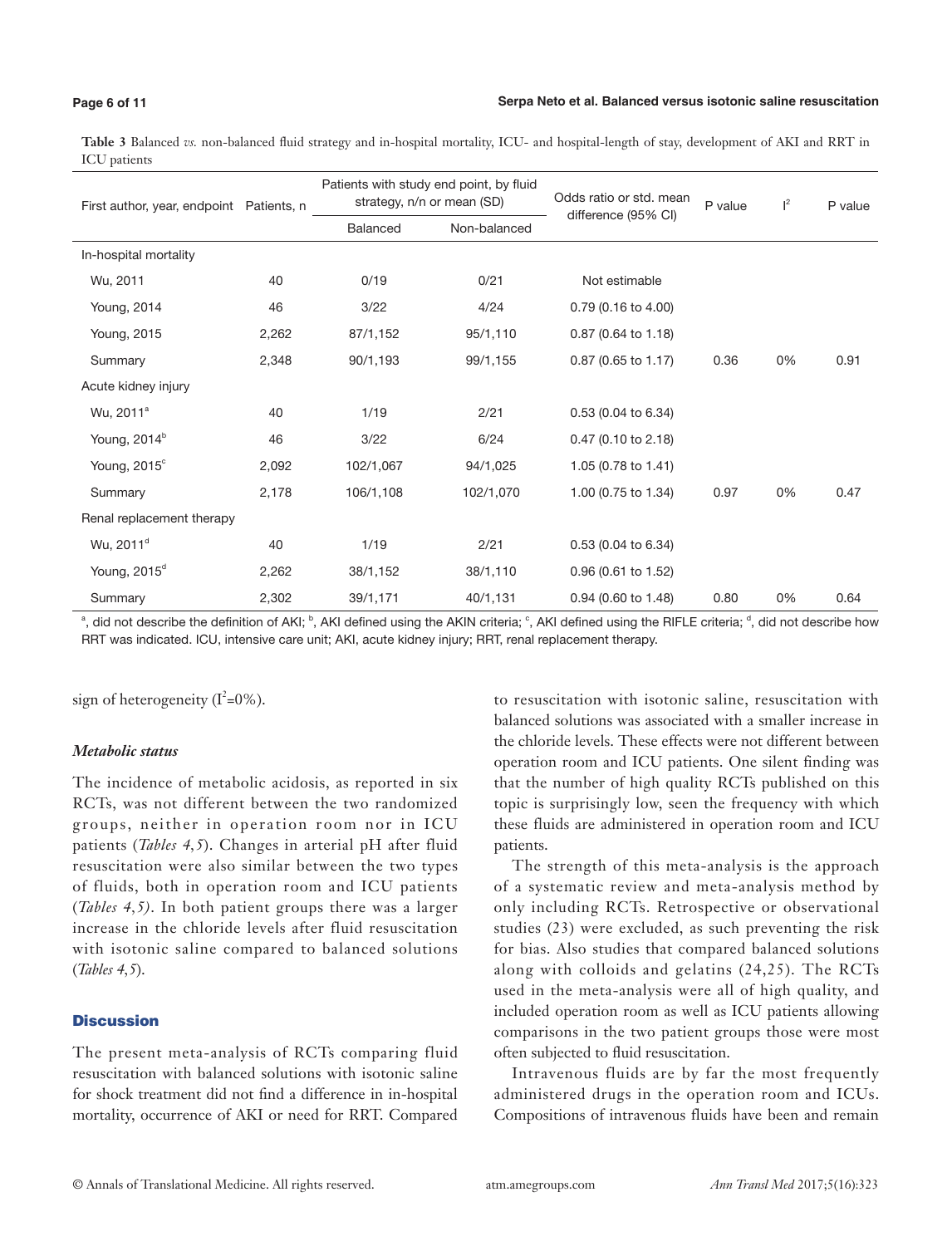#### **Annals of Translational Medicine, Vol 5, No 16 August 2017 Page 7 of 11**

**Table 4** Balanced *vs.* non-balanced fluid strategy and incidence of hyperchloremic metabolic acidosis, change in serum pH, and chloride levels in operation room patients

| First author, year, endpoint                   | Patients, n |                 | Patients with study end point, by fluid<br>strategy, n/n or mean (SD) | Odds ratio or std. mean           | P value | $\vert^2$ | P value |
|------------------------------------------------|-------------|-----------------|-----------------------------------------------------------------------|-----------------------------------|---------|-----------|---------|
|                                                |             | <b>Balanced</b> | Non-balanced                                                          | difference (95% CI)               |         |           |         |
| Incidence of hyperchloremic metabolic acidosis |             |                 |                                                                       |                                   |         |           |         |
| O'Malley, 2005                                 | 51          | 0/25            | 8/26                                                                  | 0.04 (0.00 to 0.79)               |         |           |         |
| Hadimioglu, 2008                               | 60          | 0/30            | 0/30                                                                  | Not estimable                     |         |           |         |
| Khajavi, 2008                                  | 52          | 0/26            | 2/26                                                                  | 0.18 (0.01 to 4.05)               |         |           |         |
| Potura, 2015                                   | 148         | 3/72            | 5/76                                                                  | 0.62 (0.14 to 2.68)               |         |           |         |
| Summary                                        | 311         | 3/153           | 15/158                                                                | 0.25 (0.05 to 1.30)               | 0.10    | 32%       | 0.23    |
| Change in serum pH                             |             |                 |                                                                       |                                   |         |           |         |
| Waters, 2001                                   | 66          | $-0.02(0.00)$   | $-0.08(0.03)$                                                         | Not estimable                     |         |           |         |
| O'Malley, 2005                                 | 51          | 0.01(0.01)      | $-0.11(0.02)$                                                         | 7.43 (5.83 to 9.03)               |         |           |         |
| Hadimioglu, 2008                               | 90          | 0.00(0.01)      | $-0.08(0.45)$                                                         | $0.31$ (-0.13 to 0.75)            |         |           |         |
| Khajavi, 2008                                  | 52          | $-0.01(0.07)$   | $-0.06(0.05)$                                                         | $-1.13$ ( $-1.72$ to $-0.52$ )    |         |           |         |
| Kim, 2013                                      | 60          | $-0.11(0.03)$   | $-0.06(0.02)$                                                         | $-1.94$ ( $-2.56$ to $-0.32$ )    |         |           |         |
| Potura, 2015                                   | 148         | $-0.05(0.01)$   | $-0.06(0.02)$                                                         | 0.62 (0.29 to 0.95)               |         |           |         |
| Summary                                        | 467         |                 |                                                                       | $0.83$ (-0.66 to 0.95)            | 0.27    | 97%       | 0.00    |
| Change in serum chloride                       |             |                 |                                                                       |                                   |         |           |         |
| McFarlane, 1994                                | 30          | 0.6(0.2)        | 6.9(2.3)                                                              | $-3.34$ ( $-4.50$ to $-2.19$ )    |         |           |         |
| Scheingraber, 1999                             | 24          | 2.0(0.5)        | 11.0(0.0)                                                             | Not estimable                     |         |           |         |
| Waters, 2001                                   | 66          | 2.0(1.0)        | 9.0(3.0)                                                              | $-3.09$ ( $-3.82$ to $-2.37$ )    |         |           |         |
| Hadimioglu, 2008                               | 90          | 2.5(1.0)        | 21.2(0.5)                                                             | $-24.37$ ( $-24.59$ to $-18.50$ ) |         |           |         |
| Kim, 2013                                      | 60          | $-0.9(0.0)$     | 4.0(0.0)                                                              | Not estimable                     |         |           |         |
| Potura, 2015                                   | 148         | 2.0(1.9)        | 4.0(1.9)                                                              | $-1.05$ ( $-1.39$ to $-0.70$ )    |         |           |         |
| Summary                                        | 418         |                 |                                                                       | $-6.48$ ( $-9.74$ to $-3.23$ )    | 0.00    | 98%       | 0.00    |

to be a matter of debate in both patient populations. Based on the non-physiological composition of 'normal saline', the interest to find a fluid that will provide the optimal composition has moved from synthetic colloid solutions to 'more physiologic' balanced solutions. The hypothetical benefit of resuscitation with balanced solutions is prevention of dilutional acidosis. By definition, balanced fluids are those that contain an electrolyte constitution that more closely resemble plasma concentrations; they impose a lower chloride-load but contain buffering agents. In experimental models of sepsis, occurrence of hyperchloremia is associated with an increased pro-inflammatory state (6,7), suggesting an immunomodulatory effect. In healthy

volunteers, hyperchloremia is associated with a decrease in mean renal artery flow velocity and renal cortical tissue perfusion (26), and an increased time to urination and decreased urine production (26,27). Observational studies in ICU patients suggest an increased mortality in association with hyperchloremia (28), coagulopathy (29), decreased organ perfusion (30) and gastro-intestinal symptoms (8), as well as increased need for transfusion of blood products (24,31,32). Thus, balanced solutions could have a strong potential to affect outcome of patients with shock, who are frequently suffering from a pro-inflammatory and procoagulant state.

The results of the present systematic review and meta-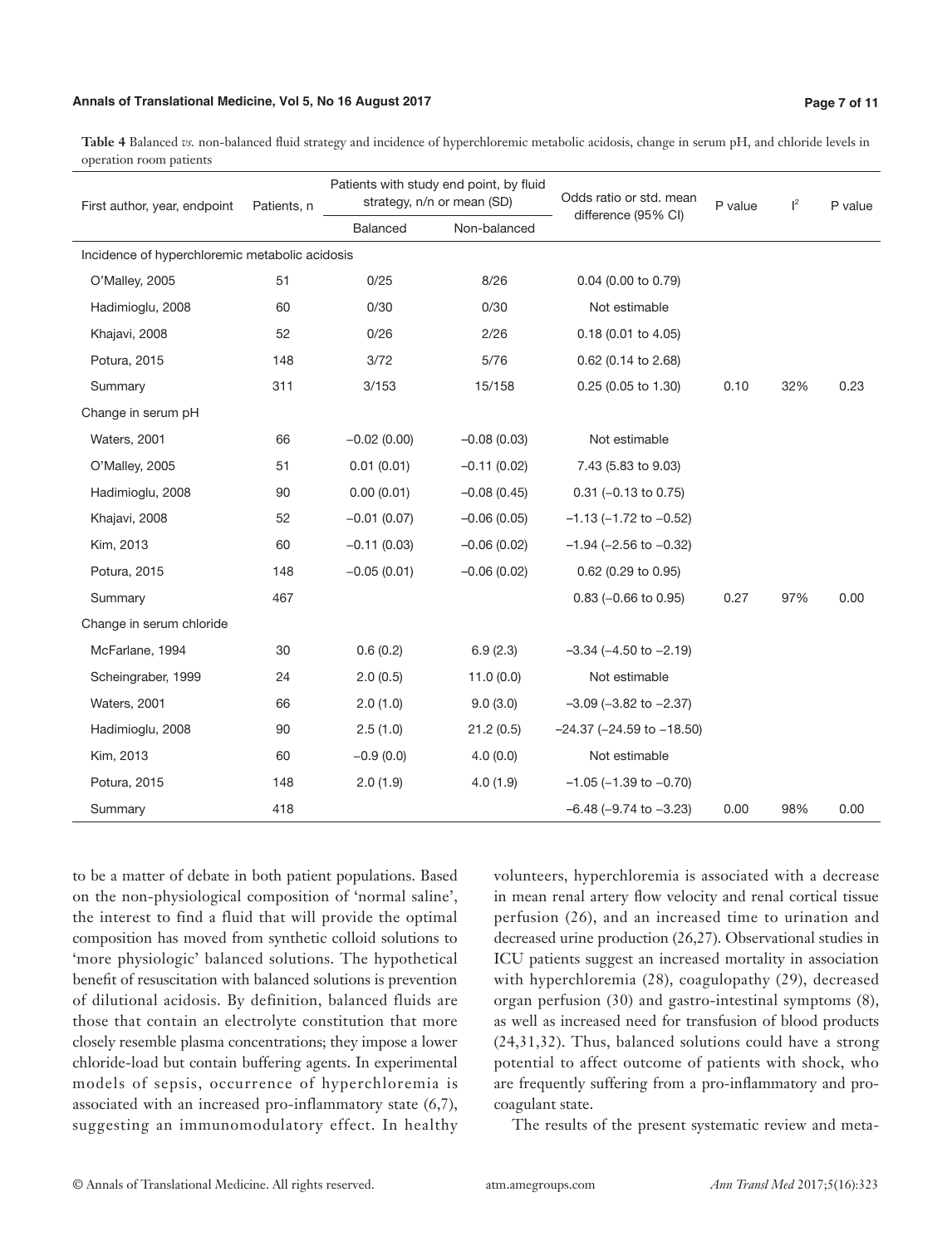#### **Page 8 of 11**

# **Serpa Neto et al. Balanced versus isotonic saline resuscitation**

**Table 5** Balanced *vs.* non-balanced fluid strategy and incidence of hyperchloremic metabolic acidosis, change in serum pH, and chloride levels in ICU patients

| First author, year, endpoint                   | Patients, n |                 | Patients with study end point, by fluid<br>strategy, n/n or mean (SD) | Odds ratio or std. mean<br>difference (95% CI) | P value | $\mathsf{I}^2$ | P value   |
|------------------------------------------------|-------------|-----------------|-----------------------------------------------------------------------|------------------------------------------------|---------|----------------|-----------|
|                                                |             | <b>Balanced</b> | Non-balanced                                                          |                                                |         |                |           |
| Incidence of hyperchloremic metabolic acidosis |             |                 |                                                                       |                                                |         |                |           |
| Young, 2014                                    | 46          | 1/22            | 0/24                                                                  | 3.42 (0.13 to 88.40)                           |         |                |           |
| Young, 2015                                    | 2,262       | 13/1,152        | 9/1,110                                                               | 1.40 (0.59 to 3.28)                            |         |                |           |
| Summary                                        | 2,308       | 14/1,174        | 9/1,134                                                               | 1.48 (0.65 to 3.38)                            | 0.35    | 0%             | 0.60      |
| Change in serum pH                             |             |                 |                                                                       |                                                |         |                |           |
| Young, 2014                                    | 46          | 0.12(0.06)      | 0.11(0.02)                                                            | $0.22$ (-0.27 to 0.71)                         |         |                |           |
| Summary                                        | 46          |                 |                                                                       | $0.22$ (-0.27 to 0.71)                         | 0.37    | <b>NA</b>      | <b>NA</b> |
| Change in serum chloride                       |             |                 |                                                                       |                                                |         |                |           |
| Young, 2014                                    | 46          | $-2.0(0.1)$     | 4.0(4.0)                                                              | $-2.08$ ( $-2.69$ to $-1.47$ )                 |         |                |           |
| Summary                                        | 46          |                 |                                                                       | $-2.08$ ( $-2.69$ to $-1.47$ )                 | 0.00    | <b>NA</b>      | <b>NA</b> |

ICU, intensive care unit; NA, not applicable.

analysis add to our understanding of the role of balanced solutions in fluid resuscitation by suggesting that major outcome measures do not differ between following fluid resuscitation with balanced and isotonic saline solutions, both in operation room and ICU patients. More RCTs are needed to show whether resuscitation with balanced or isotonic solutions affects important clinical endpoints before a recommendation for one type of fluid can be made. Actually, from the results of this systematic review and meta-analysis one could conclude that currently evidence insufficiently supports the use of balanced over isotonic saline for fluid resuscitation to improve outcome, both in operation room and ICU patients.

The findings of the meta-analysis seem in contrast, at least in part with findings in previous studies reporting clinical benefit of chloride-poor or balanced solutions versus isotonic saline in operation room and ICU patients. One retrospective observational study in operation room patients undergoing major surgery evaluated the effect of balanced versus non-balanced fluid showed no differences in mortality, but there was a 5-fold increase in the need for RRT in patients resuscitated with isotonic saline (33). This study, however, had several limitations, including differences in matched cohort baseline characteristics and increased use of balanced fluids in teaching hospitals possibly indicating differences in standard of care. A prospective observational study in 1,500 ICU patients also did not show an association between use of balanced solutions and mortality, but did find a marked decrease of AKI with use of balanced solutions and need for RRT (34). In this study, use of colloids was not excluded, which could have affected outcomes. One retrospective observational study found an association between use of balanced fluids and in-hospital death in ICU patients with sepsis, though no differences in the occurrence of renal failure or need for RRT (35). Notably, in this study less than 5% of patients actually received balanced solutions, and over 20% of patients received colloids.

Fluid resuscitation with balanced solutions could come with important side-effects. All balanced solutions to date contain buffering agents, like lactate, acetate, citrate or malate. These all are converted in the liver. Over-use of these buffers might result in metabolic alkalosis, or in the setting of either liver failure or shock, conversion could be severely impaired (11), e.g., leading to hyperlactatemia. Other side effects include increased nitric oxide production due to acetate, which could lead to hypotension and cardiac dysfunction (36). Finally, some balanced solutions contain magnesium which can induce bradycardia and increase peripheral vascular resistance leading to decrease in microcirculation and worsening of organ ischemia (37). Most of these side-effects were not reported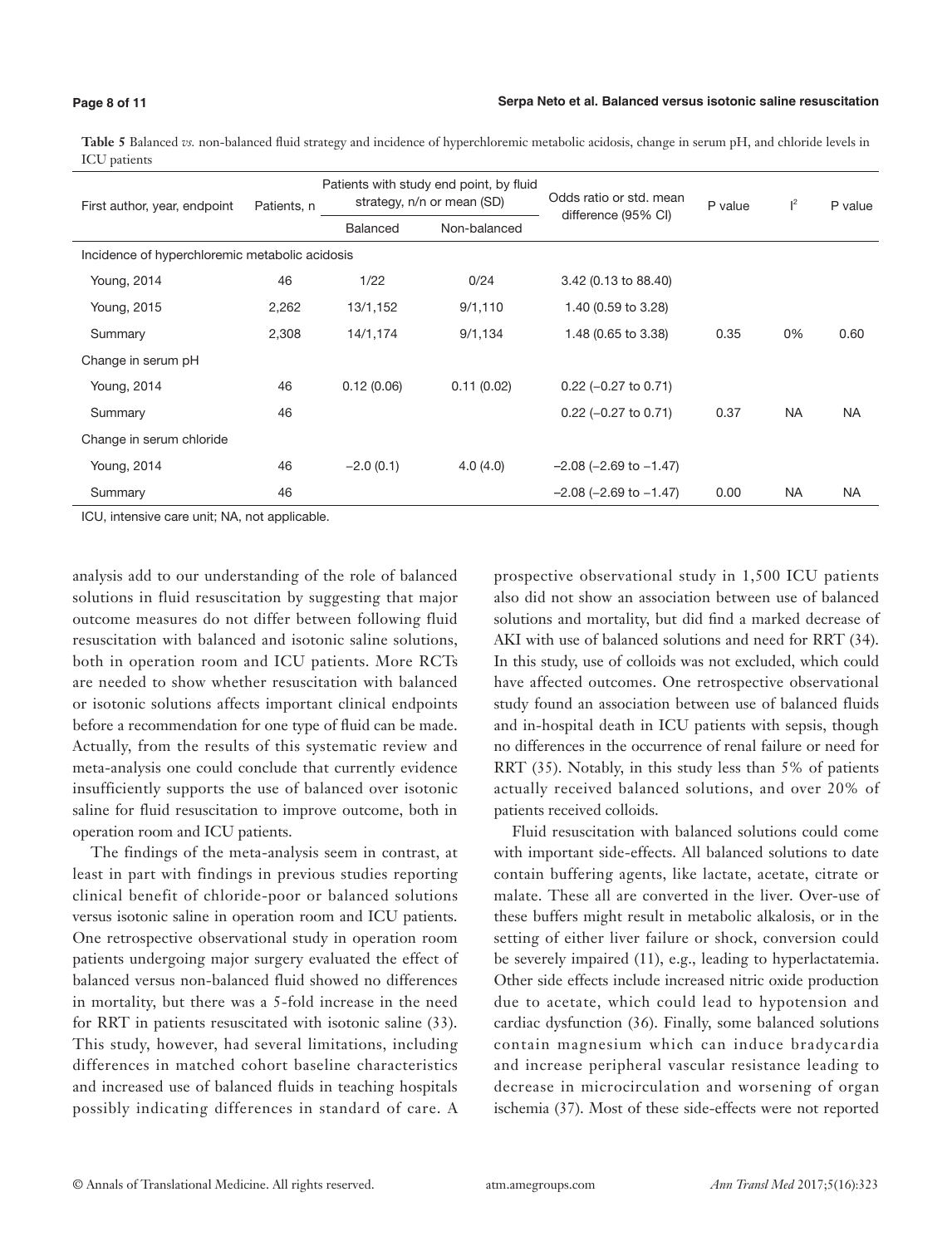#### **Annals of Translational Medicine, Vol 5, No 16 August 2017 Page 9 of 11**

in the trials analyzed, which is not surprising as they were not systematically looked for.

This systematic review shows that the number of high quality RCTs published on this topic is low, which is surprising seen the fact that these fluids are massively described and used in daily clinical practice worldwide. The operation room and ICU communities need to perform well-powered studies, preferably well-designed RCTs, which not only focus on patient-centered endpoints such as mortality, length of stay in ICU and hospital, development of AKI and need for RRT, but also the potential side-effects summarized above.

Our meta-analysis also knows several limitations. First of all, the analysis was limited due to the low number of RCTs that fulfilled all in- and exclusion criteria. The fact that practically all outcomes were only reported by some eligible trials is another limitation. Indeed, unreported outcomes could lead to overestimation of effects in meta-analyses (38). Secondly, five out of eight RCTs in the operation room were performed in patients undergoing renal transplantation who are high risk for development of dilutional acidosis. Furthermore, we were limited by the fact that the kidney injury scoring was not reported in seven RCTs and could not be used in two out of the four remaining RCTs because they were performed before the current scoring system was implemented. Need for RRT was easier to capture, however, but we may have had insufficient power to find a difference. Also, the results of the meta-analysis were highly influenced by one single large RCT (22). Finally, the incidence of clinical relevant outcomes, as used in this meta-analysis was very low in operation room patients, reducing its power.

# Conclusions

The present meta-analysis does not support the use of balanced solutions for fluid resuscitation, neither in ICU nor in operation room patients.

#### Acknowledgements

None.

# Footnote

*Conflicts of Interest:* The authors have no conflicts of interest to declare.

#### **References**

- 1. Dellinger RP, Levy MM, Rhodes A, et al. Surviving Sepsis Campaign: international guidelines for management of severe sepsis and septic shock, 2012. Intensive Care Med 2013;39:165-228.
- 2. McIntyre LA, Hébert PC, Fergusson D, et al. A survey of Canadian intensivists' resuscitation practices in early septic shock. Crit Care 2007;11:R74.
- 3. Yunos NM, Bellomo R, Story D, et al. Bench-to-bedside review: Chloride in critical illness. Crit Care 2010;14:226.
- 4. Handy JM, Soni N. Physiological effects of hyperchloraemia and acidosis. Br J Anaesth 2008;101:141-50.
- 5. Guidet B, Soni N, Della Rocca G, et al. A balanced view of balanced solutions. Crit Care 2010;14:325.
- 6. Kellum JA, Song M, Almasri E. Hyperchloremic acidosis increases circulating inflammatory molecules in experimental sepsis. Chest 2006;130:962-7.
- 7. Kellum JA, Song M, Venkataraman R. Effects of hyperchloremic acidosis on arterial pressure and circulating inflammatory molecules in experimental sepsis. Chest 2004;125:243-8.
- 8. Wilkes NJ, Woolf R, Mutch M, et al. The effects of balanced versus saline-based hetastarch and crystalloid solutions on acid-base and electrolyte status and gastric mucosal perfusion in elderly surgical patients. Anesth Analg 2001;93:811-6.
- 9. George AK, Shih A, Regan TJ. Effect of acute ketoacidosis on the myocardium in diabetes. Am J Med Sci 1996;311:61-4.
- 10. Morgan GE, Mikhail MS, Murray MJ. Clinical anesthesiology. 4th ed. New York: Lange Medical Books/ McGraw Hill Medical Pub. Division, 2006:1105.
- 11. Veech RL. The toxic impact of parenteral solutions on the metabolism of cells: a hypothesis for physiological parenteral therapy. Am J Clin Nutr 1986;44:519-51.
- 12. McFarlane C, Lee A. A comparison of Plasmalyte 148 and 0.9% saline for intra-operative fluid replacement. Anaesthesia 1994;49:779-81.
- 13. Scheingraber S, Rehm M, Sehmisch C, et al. Rapid saline infusion produces hyperchloremic acidosis in patients undergoing gynecologic surgery. Anesthesiology 1999;90:1265-70.
- 14. Waters JH, Gottlieb A, Schoenwald P, et al. Normal saline versus lactated Ringer's solution for intraoperative fluid management in patients undergoing abdominal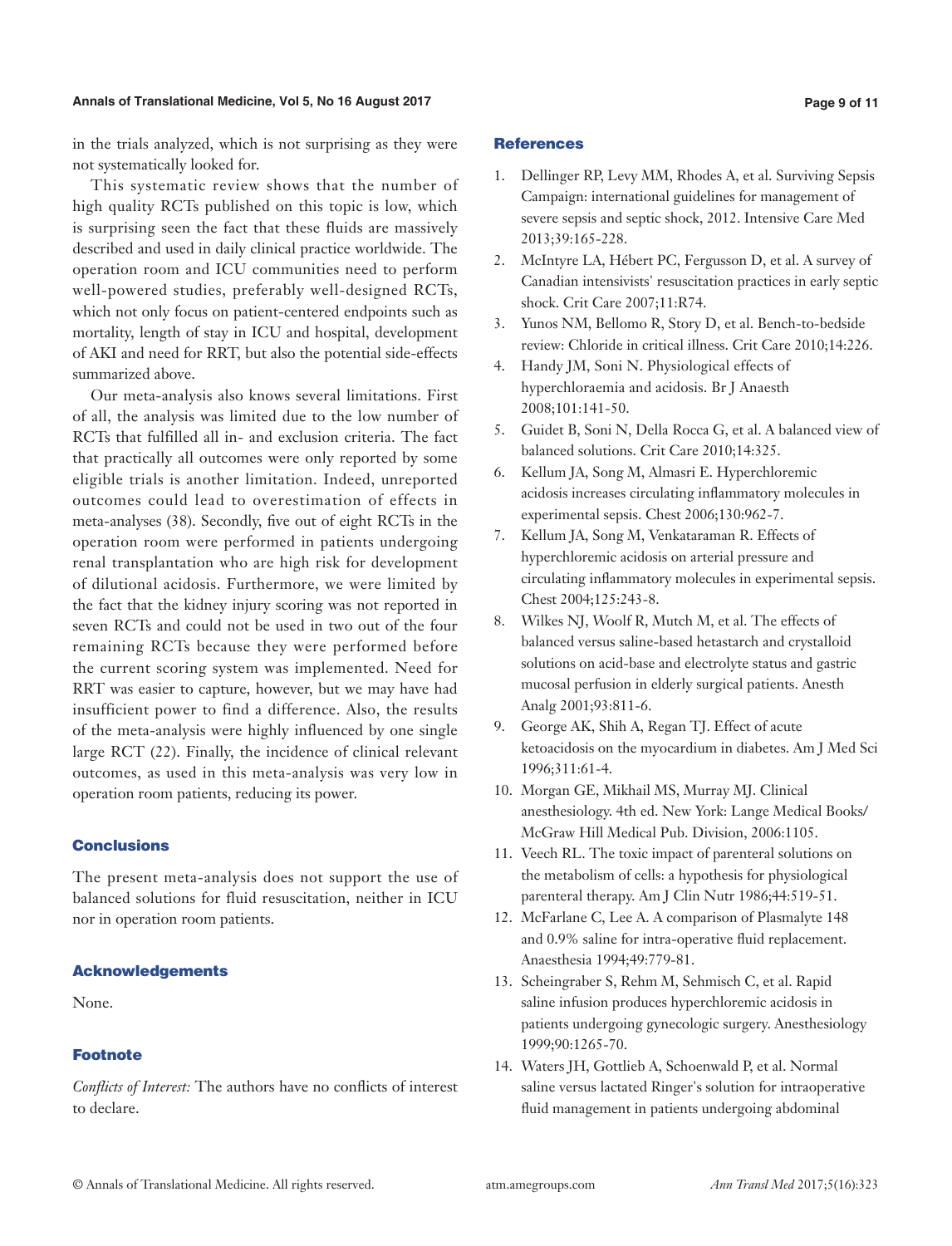# **Page 10 of 11**

# **Serpa Neto et al. Balanced versus isotonic saline resuscitation**

aortic aneurysm repair: an outcome study. Anesth Analg 2001;93:817-22.

- 15. O'Malley CM, Frumento RJ, Hardy MA, et al. A randomized, double-blind comparison of lactated Ringer's solution and 0.9% NaCl during renal transplantation. Anesth Analg 2005;100:1518-24.
- 16. Hadimioglu N, Saadawy I, Saglam T, et al. The effect of different crystalloid solutions on acid-base balance and early kidney function after kidney transplantation. Anesth Analg 2008;107:264-9.
- 17. Khajavi MR, Etezadi F, Moharari RS, et al. Effects of normal saline vs. lactated ringer's during renal transplantation. Ren Fail 2008;30:535-9.
- 18. Wu BU, Hwang JQ, Gardner TH, et al. Lactated Ringer's solution reduces systemic inflammation compared with saline in patients with acute pancreatitis. Clin Gastroenterol Hepatol 2011;9:710-7.
- 19. Kim SY, Huh KH, Lee JR, et al. Comparison of the effects of normal saline versus Plasmalyte on acid-base balance during living donor kidney transplantation using the Stewart and base excess methods. Transplant Proc 2013;45:2191-6.
- 20. Potura E, Lindner G, Biesenbach P, et al. An acetatebuffered balanced crystalloid versus 0.9% saline in patients with end-stage renal disease undergoing cadaveric renal transplantation: a prospective randomized controlled trial. Anesth Analg 2015;120:123-9.
- 21. Young JB, Utter GH, Schermer CR, et al. Saline versus Plasma-Lyte A in initial resuscitation of trauma patients: a randomized trial. Ann Surg 2014;259:255-62.
- 22. Young P, Bailey M, Beasley R, et al. Effect of a Buffered Crystalloid Solution vs Saline on Acute Kidney Injury Among Patients in the Intensive Care Unit: The SPLIT Randomized Clinical Trial. JAMA 2015;314:1701-10.
- 23. Krajewski ML, Raghunathan K, Paluszkiewicz SM, et al. Meta-analysis of high- versus low-chloride content in perioperative and critical care fluid resuscitation. Br J Surg 2015;102:24-36.
- 24. Burdett E, Dushianthan A, Bennett-Guerrero E, et al. Perioperative buffered versus non-buffered fluid administration for surgery in adults. Cochrane Database Syst Rev 2012;12:CD004089.
- 25. Perel P, Roberts I, Ker K. Colloids versus crystalloids for fluid resuscitation in critically ill patients. Cochrane Database Syst Rev 2013;2:CD000567.
- 26. Chowdhury AH, Cox EF, Francis ST, et al. A randomized,

controlled, double-blind crossover study on the effects of 2-L infusions of 0.9% saline and plasma-lyte® 148 on renal blood flow velocity and renal cortical tissue perfusion in healthy volunteers. Ann Surg 2012;256:18-24.

- 27. Reid F, Lobo DN, Williams RN, et al. (Ab)normal saline and physiological Hartmann's solution: a randomized double-blind crossover study. Clin Sci (Lond) 2003;104:17-24.
- 28. McCluskey SA, Karkouti K, Wijeysundera D, et al. Hyperchloremia after noncardiac surgery is independently associated with increased morbidity and mortality: a propensity-matched cohort study. Anesth Analg 2013;117:412-21.
- 29. Martin G, Bennett-Guerrero E, Wakeling H, et al. A prospective, randomized comparison of thromboelastographic coagulation profile in patients receiving lactated Ringer's solution, 6% hetastarch in a balanced-saline vehicle, or 6% hetastarch in saline during major surgery. J Cardiothorac Vasc Anesth 2002;16:441-6.
- 30. Dubin A, Pozo MO, Casabella CA, et al. Comparison of 6% hydroxyethyl starch 130/0.4 and saline solution for resuscitation of the microcirculation during the early goal-directed therapy of septic patients. J Crit Care 2010;25:659.
- 31. Bayer O, Reinhart K, Kohl M, et al. Effects of fluid resuscitation with synthetic colloids or crystalloids alone on shock reversal, fluid balance, and patient outcomes in patients with severe sepsis: a prospective sequential analysis. Crit Care Med 2012;40:2543-51.
- 32. Perner A, Haase N, Guttormsen AB, et al. Hydroxyethyl starch 130/0.42 versus Ringer's acetate in severe sepsis. N Engl J Med 2012;367:124-34.
- 33. Shaw AD, Bagshaw SM, Goldstein SL, et al. Major complications, mortality, and resource utilization after open abdominal surgery: 0.9% saline compared to Plasma-Lyte. Ann Surg 2012;255:821-9.
- 34. Yunos NM, Bellomo R, Hegarty C, et al. Association between a chloride-liberal vs chloride-restrictive intravenous fluid administration strategy and kidney injury in critically ill adults. JAMA 2012;308:1566-72.
- 35. Raghunathan K, Shaw A, Nathanson B, et al. Association between the choice of IV crystalloid and in-hospital mortality among critically ill adults with sepsis\*. Crit Care Med 2014;42:1585-91.
- 36. Tiranathanagul K, Tangvoraphonkchai K, Srisawat N, et al. Acute intradialytic cardiac function and inflammatory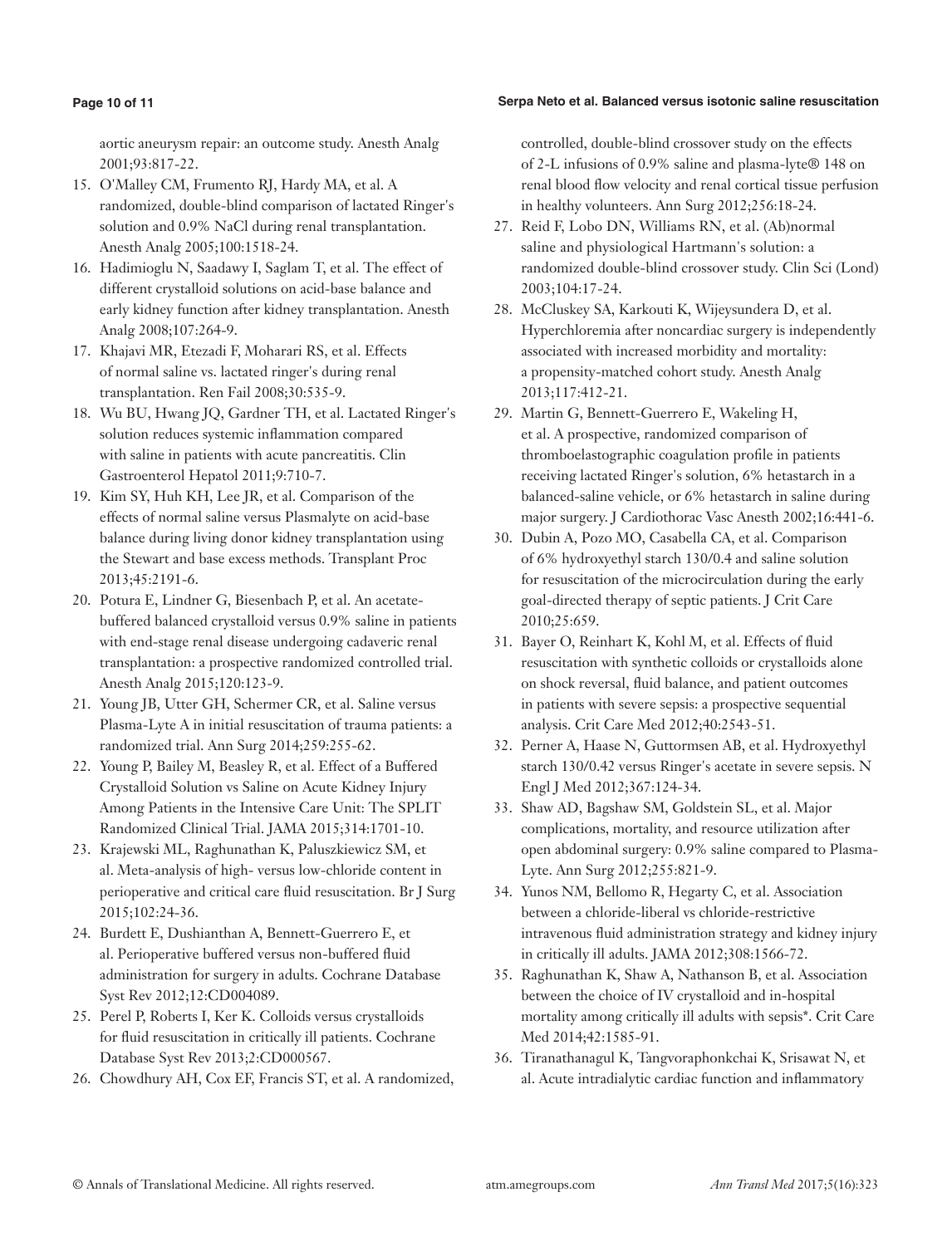# **Annals of Translational Medicine, Vol 5, No 16 August 2017 Page 11 of 11**

cytokine changes during high-efficiency online hemodiafiltration with acetate-free and standard dialysis solutions. Ther Apher Dial 2015;19:250-8.

37. Rizoli S. PlasmaLyte. J Trauma 2011;70:S17-8.

**Cite this article as:** Serpa Neto A, Martin Loeches I, Klanderman RB, Freitas Silva R, Gama de Abreu M, Pelosi P, Schultz MJ; for the PROVE Network Investigators. Balanced versus isotonic saline resuscitation—a systematic review and meta-analysis of randomized controlled trials in operation rooms and intensive care units. Ann Transl Med 2017;5(16):323. doi: 10.21037/atm.2017.07.38

38. Furukawa TA, Watanabe N, Omori IM, et al. Association between unreported outcomes and effect size estimates in Cochrane meta-analyses. JAMA 2007;297:468-70.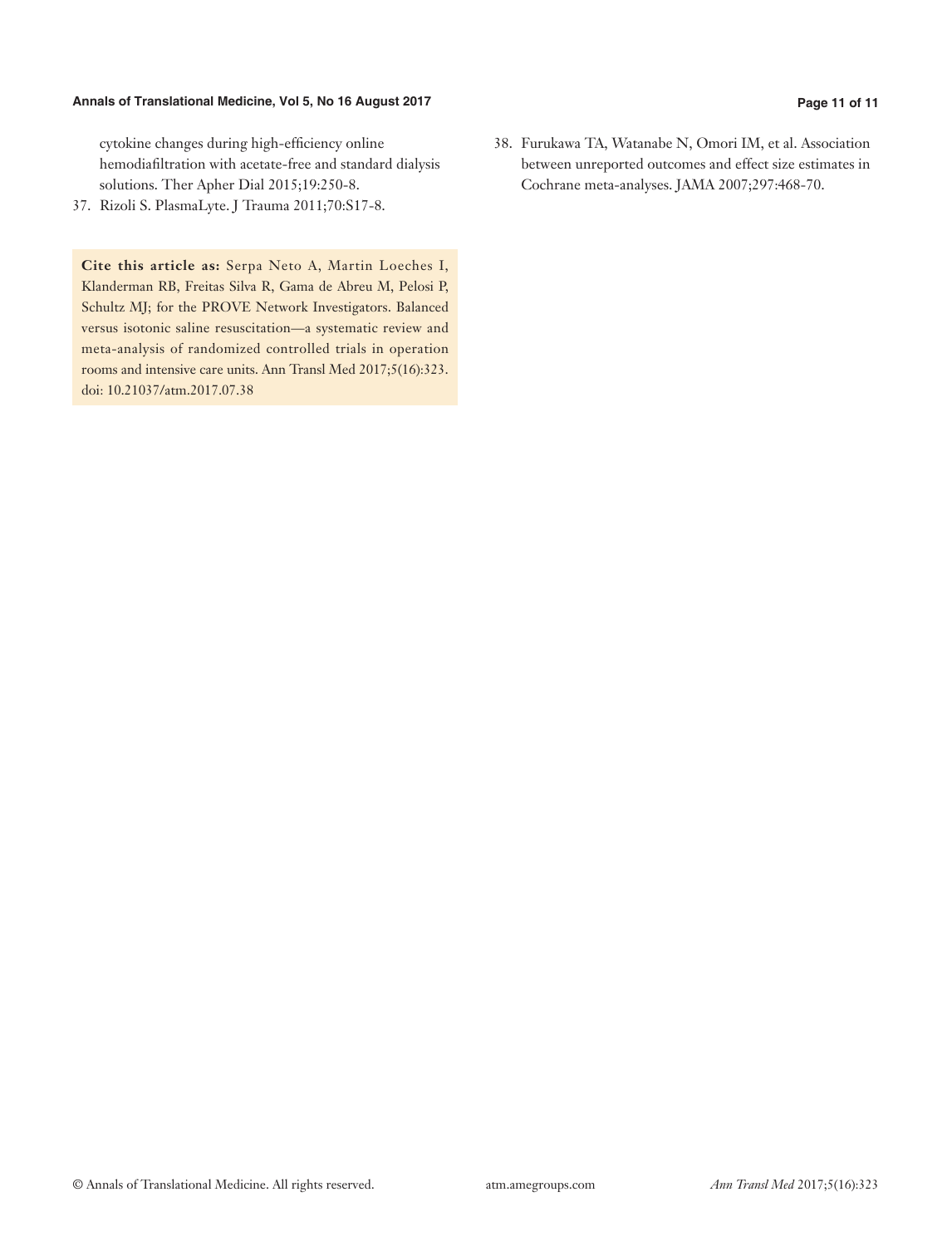### Search strategy

- 1. randomized controlled trial [ptyp]
- 2. controlled clinical trial [ptyp]
- 3. randomized [Title/Abstract]
- 4. placebo [Title/Abstract]
- 5. drug therapy [Subheading]
- 6. randomly [Title/Abstract]
- 7. trial [Title/Abstract]
- 8. groups [Title/Abstract]
- 9. #1 OR #2 OR #3 OR #4 OR #5 OR #6 OR #7 OR #8
- 10. animals [mh] NOT humans [mh]
- 11. #9 NOT #10
- 12. (fluid resuscitation)[Title/Abstract] OR fluid therapy[Title/Abstract])
- 13. ("crystalloid solutions" [Supplementary Concept]) OR ("Isotonic Solutions"[Mesh])
- 14. ("Balance\*"[Title/Abstract] OR "buffer\*"[Title/ Abstract]) AND ("saline"[Title/Abstract] OR

"solution\*"[Title/Abstract] OR "crystalloid\*"[Title/ Abstract] OR "Fluid\*"[Title/Abstract])

- 15. ("chloride\*"[Title/Abstract]) AND ("content"[Title/ Abstract] OR "poor"[Title/Abstract] OR "rich"[Title/ Abstract] OR "high"[Title/Abstract] OR "low"[Title/ Abstract] OR "liberal" [Title/Abstract] OR "restrict\*"[Title/Abstract])
- 16. ("Plasmalyt\*"[Title/Abstract] OR "Plasma-lyte" [Title/ Abstract])
- 17. "Sterofundin" [Title/Abstract] OR "Ringerfundin" [Title/Abstract] OR "isofundin" [Title/Abstract]

("Ringer\*"[Title/Abstract] AND ("solution\*"[Title/

Abstract] OR "Lactate\*"[Title/Abstract] OR "Acetate\*"[Title/Abstract]))

("Hartmann\*"[Title/Abstract] AND ("solution\*" [Title/ Abstract])

#11 OR #12 OR #13 OR #14 OR #15 OR #16 OR #17 OR #18 OR #19

#11 AND #20

**Table S1** Research question using PICO structure

# Population

Adult surgical and non-surgical patients requiring volume replacement

## Intervention

Balanced solutions (e.g., Plasma-Lyte® , Ringer Lactated)

**Comparator** 

Non-balanced solutions (i.e., isotonic saline)

Outcomes

Primary outcome

Incidence of in-hospital mortality

Secondary outcomes

- (I) Incidence of patients with acute kidney injury (defined according to RIFLE categories of GFR and urine output and the use of renal replacement therapy). It should be noted that the actual measurement of this outcome will be somewhat dictated by what is reported in the individual trials
- (II) Incidence of use of renal replacement therapy
- (III) Intensive care unit and hospital length of stay
- (IV) Changes in plasma chloride levels

#### Study design

Randomized controlled trials.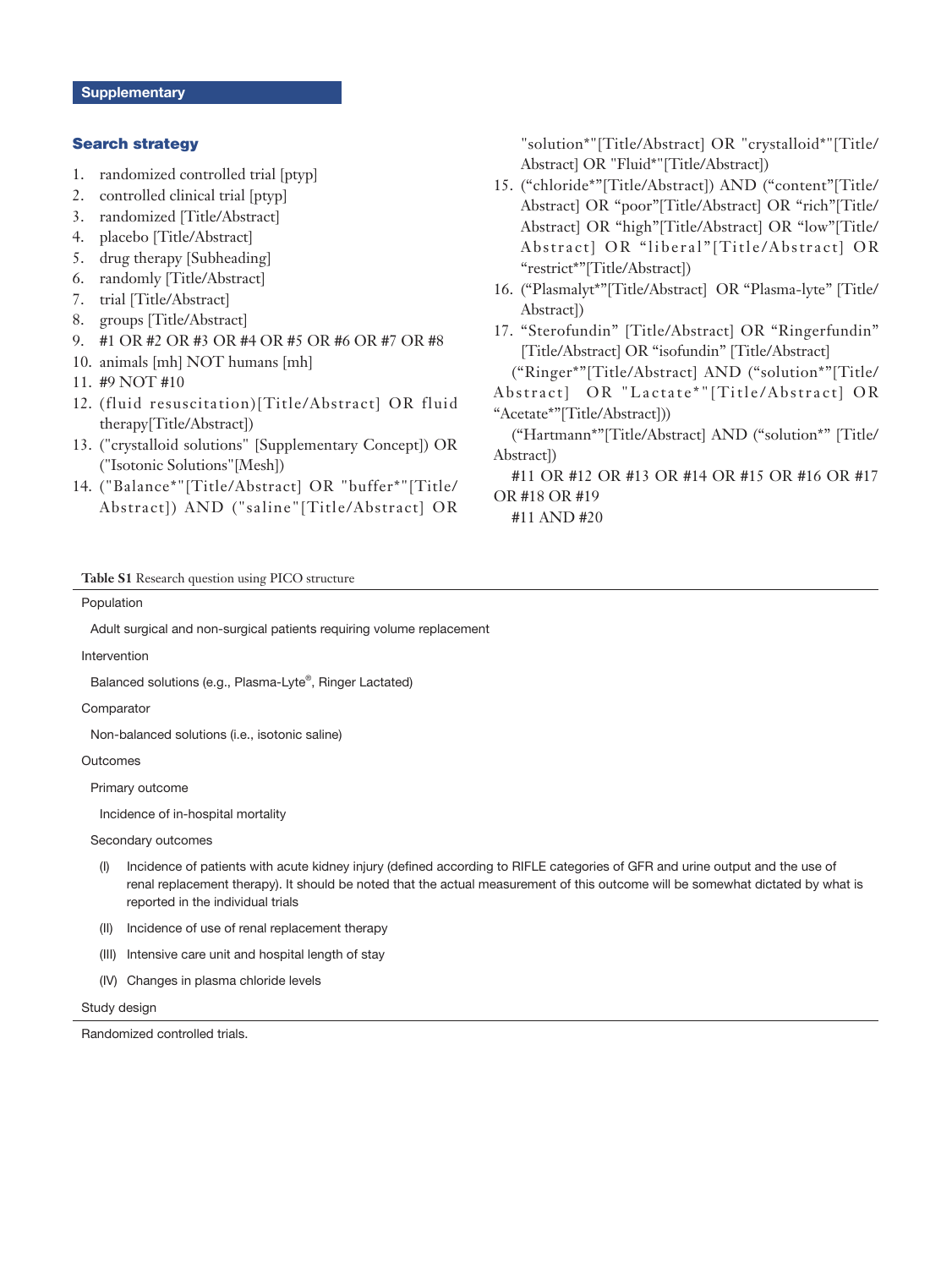| Solution                   | Sodium<br>(mmol/L) | Potassium<br>(mmol/L) | Chloride<br>(mmol/L) | Lactate (mmol/L) | Calcium<br>(mmol/L) | Magnesium<br>(mmol/L) | Bicarbonate (mmol/L)            | pH            |
|----------------------------|--------------------|-----------------------|----------------------|------------------|---------------------|-----------------------|---------------------------------|---------------|
| Normal saline              | 154                | 0.0                   | 154                  | 0.0              | 0                   | 0.0                   | 0                               | 5.00          |
| Ringer's lactate           | 130                | 4.0                   | 115                  | 28.0             | 3                   | 0.0                   | $\mathbf 0$                     | 6.50          |
| Plasma-Lyte®<br>148        | 140                | 5.0                   | 98                   | 0.0              | 0                   | 1.5                   | 27 (acetate);<br>23 (gluconate) | 5.50          |
| Plasma-Lyte® A             | 140                | 5.0                   | 98                   | 0.0              | 0                   | 1.5                   | 27 (acetate);<br>23 (gluconate) | 7.40          |
| Elomel Isoton <sup>®</sup> | 140                | 5.0                   | 108                  | 0.0              | 2.5                 | 1.5                   | 45 (acetate)                    | $5.60 - 6.40$ |
| Ringer's solution          | 147                | 4.0                   | 155.5                | 0.0              | 2.25                | 0.0                   | $\mathbf 0$                     | $5.00 - 7.50$ |
| Blood plasma               | 134-146            | $3.4 - 5.0$           | 98-108               | $2.0 - 9.0$      | $2.25 - 2.65$       | $0.7 - 1.1$           | $22 - 32$                       | 7.36-7.44     |

|  |  | Table S2 Composition of the fluid solutions tested in the randomized controlled trials |  |
|--|--|----------------------------------------------------------------------------------------|--|
|--|--|----------------------------------------------------------------------------------------|--|

|                      | generations<br>Random sequence | Allocation concealment | and personnel<br><b>Blinding of participants</b> | assessments<br>Blinding of outcome | Equal groups | Incomplete outcome data | Analysis by ITT | Selective reporting | Sponsoring reported |
|----------------------|--------------------------------|------------------------|--------------------------------------------------|------------------------------------|--------------|-------------------------|-----------------|---------------------|---------------------|
| McFarlane, 1994      |                                |                        |                                                  |                                    |              |                         |                 |                     |                     |
| Scheingraber, 1999   |                                |                        |                                                  |                                    |              |                         |                 |                     |                     |
| <b>Waters</b> , 2001 |                                |                        |                                                  |                                    |              |                         |                 |                     |                     |
| O'Malley, 2005       |                                |                        |                                                  |                                    |              |                         |                 |                     |                     |
| Hadimioglu, 2008     |                                |                        |                                                  |                                    |              |                         |                 |                     |                     |
| Khajavi, 2008        |                                |                        |                                                  |                                    |              |                         |                 |                     |                     |
| Wu, 2011             |                                |                        |                                                  |                                    |              |                         |                 |                     |                     |
| Kim, 2013            |                                |                        |                                                  |                                    |              |                         |                 |                     |                     |
| Potura, 2015         |                                |                        |                                                  |                                    |              |                         |                 |                     |                     |
| Young P, 2015        |                                |                        |                                                  |                                    |              |                         |                 |                     |                     |
| Young JB, 2014       |                                |                        |                                                  |                                    |              |                         |                 |                     |                     |

**Figure S1** Methodological quality of the included trials.